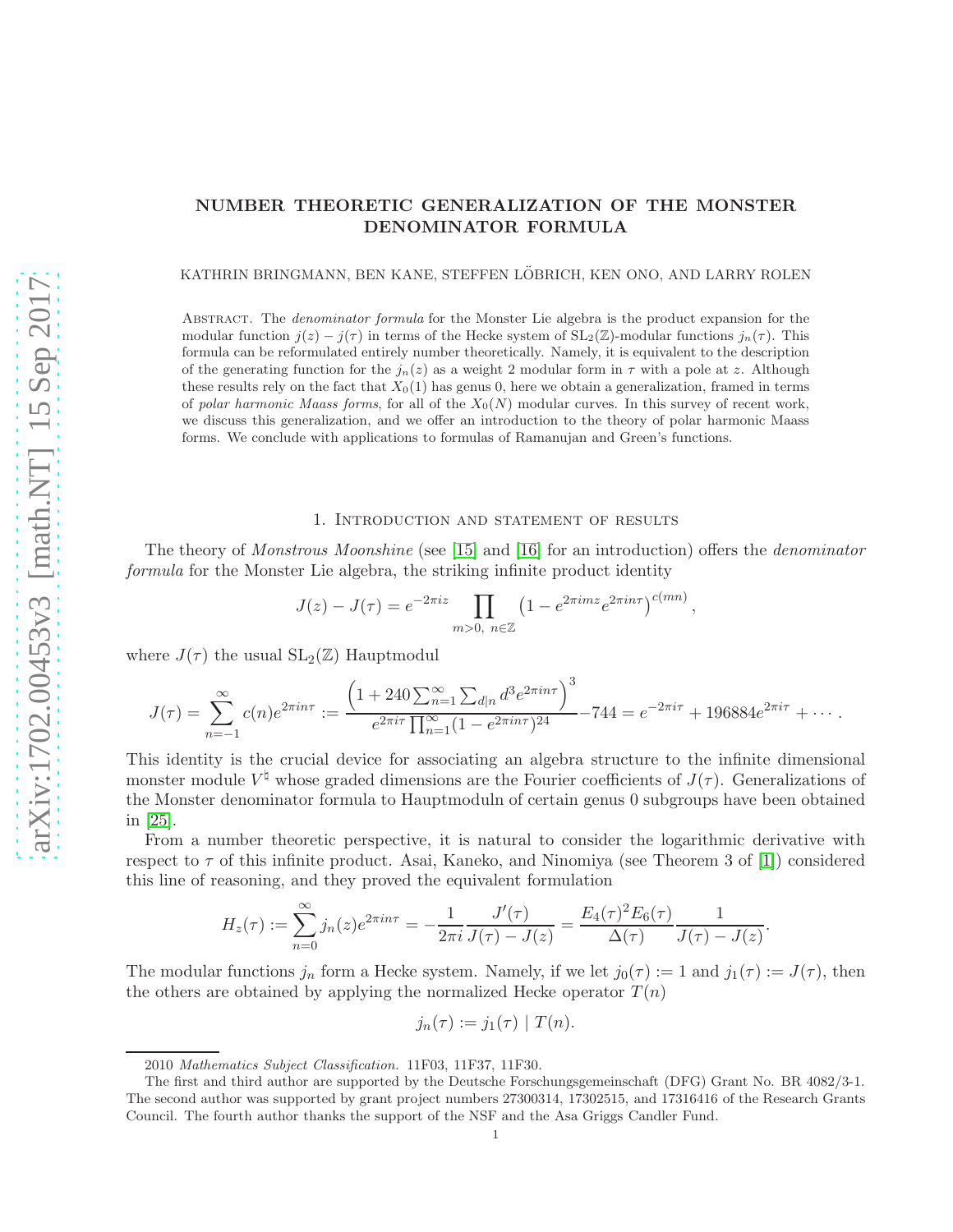The normalization is chosen so that

$$
j_n(\tau) = e^{-2\pi i n\tau} + O_n(e^{2\pi i \tau}).
$$

Remark. These objects are critical for Zagier's [\[29\]](#page-11-3) seminal paper on traces of singular moduli and the Duncan-Frenkel work [\[14\]](#page-11-4) on the Moonshine Tower. Carnahan [\[13\]](#page-11-5) has obtained similar denominator formulas for completely replicable modular functions, and other analogues for certain genus zero groups  $\Gamma_1(N)$  have been obtained by Ye in [\[28\]](#page-11-6).

In this survey we consider work on generalizations of these results to more general modular curves. We consider the functions  $H_z$  as objects to generalize to other modular curves, not just those with genus 0 such as  $X_0(1)$ . To this end, we note the features that we hope to find in such a generalization. One obvious feature is that if  $z \in \mathbb{H}$ , then  $H_z$  is a weight 2 meromorphic modular form on  $SL_2(\mathbb{Z})$ with a single pole (modulo  $SL_2(\mathbb{Z})$ ) at the point z. Another critical feature is that the coefficients are the special values  $j_n(z)$  for a fixed Hecke system of modular functions. Although the proof of these features for the  $H_z$  relies on the fact that  $X_0(1)$  has genus 0, it turns out that there is indeed a generalization for arbitrary genus. The authors have obtained these results in [\[10\]](#page-10-1), and this extension requires polar harmonic Maass forms.

Here we consider the modular curves  $X_0(N)$ . For  $n \in \mathbb{N}$ , we define a Hecke system of  $\Gamma_0(N)$ harmonic Maass functions  $j_{N,n}$  which generalize the  $j_n$ . An important property we obtain about the  $j_{N,n}$  is their growth in the *n*-aspect, which is not easily described in terms of Fourier expansions. Instead, we use "Ramanujan-like" expansions, sums of the form

<span id="page-1-1"></span>(1.1) 
$$
\sum_{\lambda \in \Lambda_z} \sum_{(c,d) \in S_{\lambda}} \frac{1}{\lambda^k} e\left(-\frac{n}{\lambda} r_z(c,d,k)\right) e^{\frac{2\pi n \text{Im}(z)}{\lambda}},
$$

for certain real numbers  $r_z(c, d, k)$  (see [\(3.4\)](#page-7-0)),  $e(x) := e^{2\pi i x}$ ,  $\Lambda_z$  a lattice in  $\mathbb R$  (see [\(3.5\)](#page-7-1)), and  $S_\lambda$  the set of solutions to  $Q_z(c, d) = \lambda$  for a certain positive-definite binary quadratic form  $Q_z$  (see [\(3.6\)](#page-7-2)).

We construct weight 2 polar harmonic Maass forms  $H^*_{N,z}$  which generalize the  $H_z$ . We have two cases for the  $H_{N,z}^*$  which we consider separately. These two cases correspond to points in the upper half plane and those points which are cusps of  $X_0(N)$ . The first theorem (cf Theorem 1.1 of [\[10\]](#page-10-1)) summarizes the essential properties of these functions when  $z \in \mathbb{H}$ .

<span id="page-1-0"></span>**Theorem 1.1.** If  $z \in \mathbb{H}$ , then  $H^*_{N,z}(\tau)$  is the unique (up to normalization) weight 2 polar harmonic Maass form on  $\Gamma_0(N)$  which vanishes at all cusps and has a single simple pole at z. Moreover, the following are true.

(1) If  $z \in \mathbb{H}$  and  $\text{Im}(\tau) > \max\{\text{Im}(z), \frac{1}{\text{Im}(z)}\}$ , then we have that

$$
H_{N,z}^*(\tau) = \frac{3}{\pi \left[ SL_2(\mathbb{Z}) : \Gamma_0(N) \right] \operatorname{Im}(\tau)} + \sum_{n=1}^{\infty} j_{N,n}(z) e^{2\pi i n \tau}.
$$

(2) For gcd(N, n) = 1, we have  $j_{N,n}(\tau) = j_{N,1}(\tau) | T(n)$ .

- (3) For  $n \mid N$ , we have  $j_{N,n}(\tau) = j_{\frac{N}{n},1}(n\tau)$ .
- (4) As  $n \to \infty$ , we have

$$
j_{N,n}(\tau) = \sum_{\substack{\lambda \in \Lambda_{\tau} \\ \lambda \leq n}} \sum_{(c,d) \in S_{\lambda}} e\left(-\frac{n}{\lambda} r_{\tau}(c,d)\right) e^{\frac{2\pi n \operatorname{Im}(\tau)}{\lambda}} + O_{\tau}(n).
$$

Some Remarks.

(1) In Theorem [1.1](#page-1-0) (1), the inequality on  $\text{Im}(\tau)$  is required for convergence.

(2) For  $N = 1$ , we have that  $j_{1,n}(\tau) = j_n(\tau)$ , and that  $H_{1,z}^*(\tau) = H_z(\tau) + \frac{3}{\pi \text{Im}(\tau)} - E_2(\tau)$ .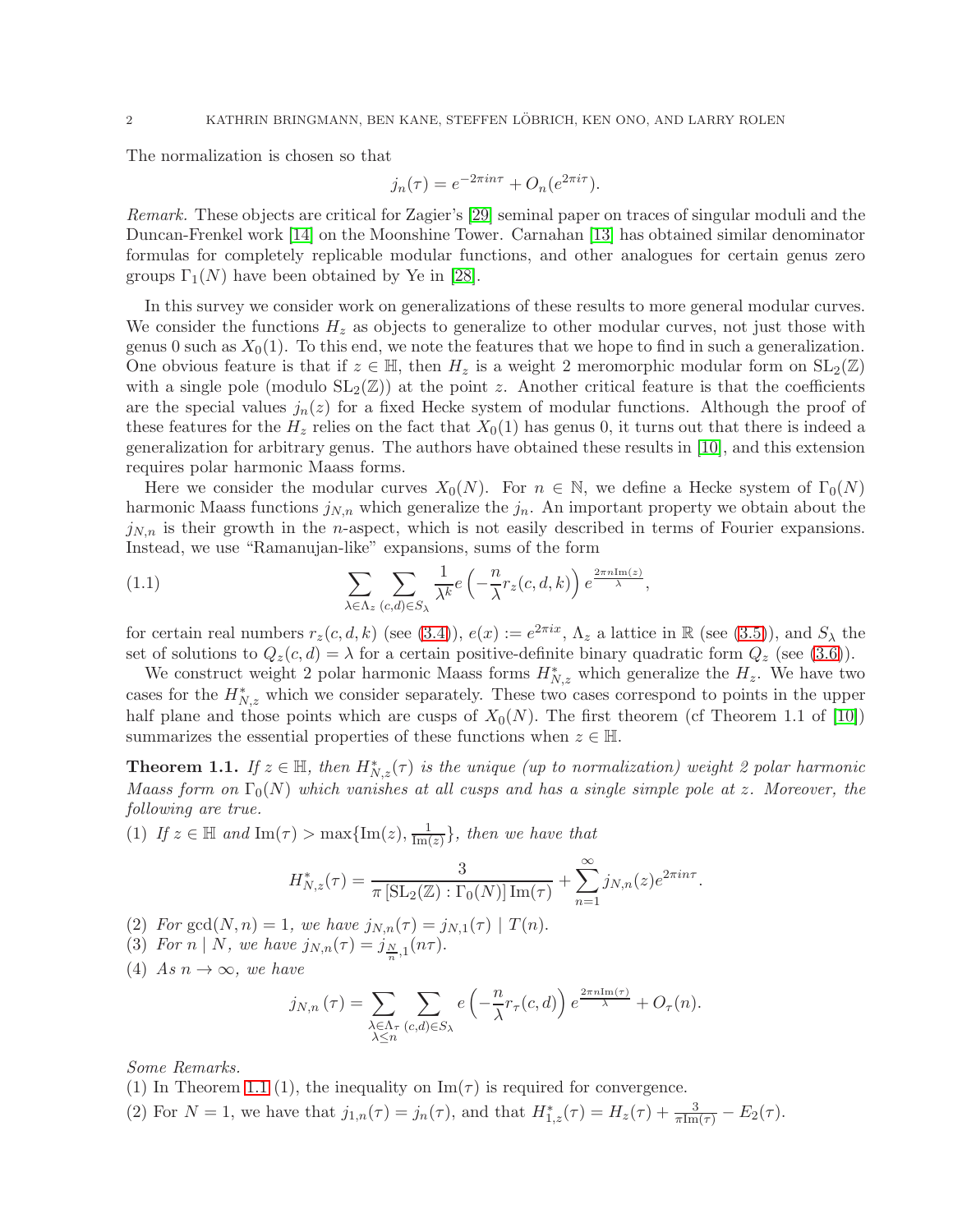(3) Theorem [1.1](#page-1-0) (4) gives asymptotics for  $j_{N,n}(z)$  in *n*-aspect.

(4) If  $y \geq \text{Im}(Mz)$  for all  $M \in \Gamma_0(N)$ , then

$$
j_{N,n}(z) \approx e^{-2\pi i n z} + \sum_{\substack{c \ge 1 \\ N \mid c}} \sum_{\substack{d \in \mathbb{Z} \\ \gcd(c,d)=1 \\ |cz+d|^2=1}} e\left(n\frac{d-a}{c}\right) e^{2\pi i n \overline{z}}.
$$

We now turn to those  $H^*_{N,\varrho}$  where  $\varrho$  is a cusp of  $X_0(N)$ . These functions are compatible with the  $H^*_{N,z}$  considered in Theorem [1.1.](#page-1-0) Indeed, since  $z \mapsto H^*_{N,z}(\tau)$  is continuous (even harmonic) and  $\Gamma_0(N)$ -invariant, it follows that

(1.2) 
$$
H^*_{N,\varrho}(\tau) := \lim_{z \to \varrho} H^*_{N,z}(\tau).
$$

The next result (cf. Theorem 1.2 of [\[10\]](#page-10-1)) summarizes the properties of these functions. We use the Kloosterman sums  $K_{i\infty,\varrho}(0,-n;c)$  of [\(3.7\)](#page-7-3) and the weight 2 harmonic Eisenstein series  $E_{2,N,\varrho}^*(\tau)$ with constant term 1 at  $\varrho$  and vanishing at all other cusps.

<span id="page-2-1"></span>**Theorem 1.2.** For every cusp  $\varrho$  of  $\Gamma_0(N)$ , we have that  $H^*_{N,\varrho}(\tau) = -E^*_{2,N,\varrho}(\tau)$ . Moreover, the following are true.

(1) We have

$$
H_{N,\varrho}^*(\tau) = \frac{3}{\pi \left[\text{SL}_2(\mathbb{Z}) : \Gamma_0(N)\right] \text{Im}(\tau)} - \delta_{\varrho,\infty} + \sum_{n=1}^{\infty} j_{N,n}(\varrho) e^{2\pi i n \tau}, \qquad with
$$
  

$$
j_{N,n}(\varrho) := \lim_{\tau \to \varrho} j_{N,n}(\tau) = \frac{4\pi^2 n}{\ell_{\varrho}} \sum_{\substack{c \ge 1 \\ N \mid c}} \frac{K_{i\infty,\varrho}(0, -n; c)}{c^2},
$$

where  $\delta_{\rho,\infty} := 1$  if  $\rho = i\infty$  and 0 otherwise.

(2) For gcd( $N, n$ ) = 1, we have  $j_{N,n}(\varrho) = \lim_{\tau \to \varrho} j_{N,1}(\tau) | T(n)$ .

(3) For  $n \mid N$ , we have  $j_{N,n}(\varrho) = \lim_{\tau \to \varrho} j_{\frac{N}{n},1}(n\tau)$ .

Remark. The Fourier expansion in Theorem [1.1](#page-1-0) (1) is not valid as  $z \to i\infty$ .

These results are special cases in weight 2 of the theory of polar harmonic Maass forms. This paper is meant to be an introduction of the theory with the applications above in mind as motivation for their study. In Section [2](#page-2-0) we provide a general overview of the theory. We offer definitions, essential properties, and explicit constructions of these forms in some detail. Then in Section [3](#page-6-0) we consider the special case of weight 2, and we give a brief sketches of the proofs of Theorems [1.1](#page-1-0) and [1.2.](#page-2-1) Finally, in Section [4](#page-8-0) we summarize recent work on formulas of Ramanujan and Green's functions.

## 2. General theory of polar harmonic Maass forms

<span id="page-2-0"></span>We begin with the definition of a polar harmonic Maass form. The difference from usual harmonic Maass forms is that we also allow singularites in H. For more on the theory of harmonic Maass forms, the interested reader is also referred to the survey [\[22\]](#page-11-7) and the forthcoming textbook [\[5\]](#page-10-2). Throughout, we let  $\tau = u + iv$ , with  $u, v \in \mathbb{R}$  (resp.  $z = x + iy$ , with  $x, y \in \mathbb{R}$ ). As usual, for  $M = \begin{pmatrix} a & b \\ c & d \end{pmatrix} \in SL_2(\mathbb{Z})$  and  $k \in \mathbb{Z}$ , we define  $j(M, \tau) := c\tau + d$  and let

$$
F|_k M(\tau) := j(M, \tau)^{-k} F\left(\frac{a\tau + b}{c\tau + d}\right)
$$

denote the weight k slash operator. Whenever we apply the slash operator to a function with multiple variables, we resolve the ambiguity by writing, e.g.,  $\vert_{k,\tau} M$ .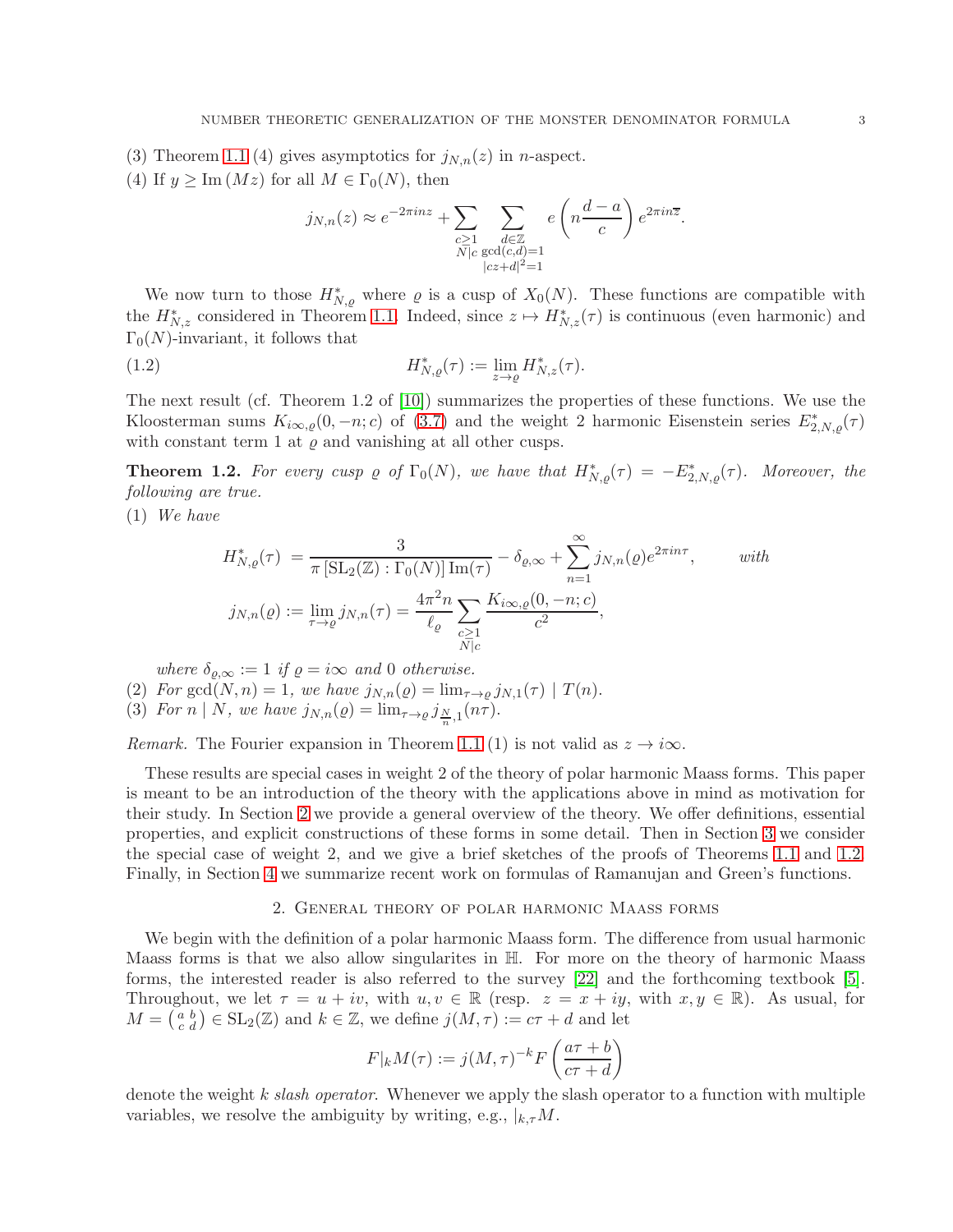<span id="page-3-0"></span>**Definition 2.1.** For  $k \in \mathbb{Z}$ , a polar harmonic Maass form of weight k on  $\Gamma_0(N)$  is a function  $F: \mathbb{H} \to \mathbb{C}$  which is real-analytic outside a discrete set of points and satisfies the following conditions:

- i) For every  $M \in \Gamma_0(N)$ , we have  $F|_k M = F$ .
- ii) The function  $F$  is annihilated by the *weight*  $k$  hyperbolic Laplacian

$$
\Delta_k := -v^2 \left( \frac{\partial^2}{\partial u^2} + \frac{\partial^2}{\partial v^2} \right) + ikv \left( \frac{\partial}{\partial u} + i \frac{\partial}{\partial v} \right)
$$

iii) For every  $z \in \mathbb{H}$ , there exists an  $n \in \mathbb{N}_0$  such that  $(\tau - z)^n F(\tau)$  is bounded in some neighborhood of z.

.

iv) The function F grows at most linearly exponentially at the cusps of  $\Gamma_0(N)$ .

We denote by  $\mathcal{H}_k(\Gamma_0(N))$  the space of polar harmonic Maass forms of weight k with respect to  $\Gamma_0(N)$ .

Remark. Analogous definitions may be made for half-integral weight, on arbitrary congruence subgroups, and for forms with multiplier systems.

Polar harmonic Maass forms of weight  $k \leq 0$  have a natural decomposition into holomorphic and non-holomorphic parts. To describe these, we require their Fourier expansion around a cusp  $\rho$  of  $\Gamma_0(N)$ .

**Proposition 2.2.** Suppose that the cusp width of  $\varrho$  is  $\ell_{\varrho}$  and choose  $M_{\varrho}$  such that  $M_{\varrho} \varrho = i\infty$ . If  $k \leq 0$ , then the Fourier expansion of F at  $\varrho$  has the shape (convergent for  $v \gg 0$ )

$$
F_{\varrho}(\tau) := F|_{k} M_{\varrho}(\tau) = F_{\varrho}^{+}(\tau) + F_{\varrho}^{-}(\tau),
$$

where, for some  $c_{F,\varrho}^{\pm}(n) \in \mathbb{C}$ ,

$$
F_{\varrho}^+(\tau) := \sum_{n \gg -\infty} c_{F,\varrho}^+(n) e^{\frac{2\pi i n \tau}{\ell_{\varrho}}}, \quad F_{\varrho}^-(\tau) := c_{F,\varrho}^-(0) v^{1-k} + \sum_{\substack{n \ll \infty \\ n \neq 0}} c_{F,\varrho}^-(n) \Gamma\left(1 - k, -\frac{4\pi n v}{\ell_{\varrho}}\right) e^{\frac{2\pi i n \tau}{\ell_{\varrho}}},
$$

with the incomplete gamma function  $\Gamma(a, w) := \int_{w}^{\infty} t^{a-1} e^{-t} dt$ .

Sketch of proof. By condition i) in Definition [2.1,](#page-3-0) any  $F \in \mathcal{H}_k(\Gamma_0(N))$  has an expansion of the form

<span id="page-3-1"></span>(2.1) 
$$
F(\tau) = \sum_{n \in \mathbb{Z}} c_f(n, v) e(nu).
$$

If  $n = 0$ , then we have that  $c_f(0, v)$  is a linear combination of 1 and  $v^{1-k}$ . If  $n \neq 0$ , let  $C(2\pi nv) :=$  $c_f(n, v)$ . Applying  $\Delta_k$  to [\(2.1\)](#page-3-1), one finds that the Fourier coefficients  $C(w)$  satisfy the differential equation

<span id="page-3-2"></span>(2.2) 
$$
\frac{\partial^2}{\partial w^2}C(w) - C(w) + \frac{k}{w}\left(\frac{\partial}{\partial w}C(w) + C(w)\right) = 0.
$$

Thus, if  $n \neq 0$ , equation [\(2.2\)](#page-3-2) has two linearly independent solutions, namely  $e^{-w}$  and  $\Gamma(1 (k, -2w)e^{-w}$ . The restrictions in the summations follow from condition iv) in [2.1.](#page-3-0)

We call  $F_{\varrho}^+$  the *holomorphic part* of F at  $\varrho$  and  $F_{\varrho}^-$  the *non-holomorphic part*. We call the terms of the Fourier expansion which grow towards  $\rho$  the principal part at  $\rho$ .

The coefficients  $c_{F,\varrho}^{-}(n)$  are closely related to coefficients of meromorphic modular forms of weight  $2-k$ . Indeed, this relationship follows from the fact that the hyperbolic Laplacian splits as

$$
\Delta_k = -\xi_{2-k} \circ \xi_k,
$$

where  $\xi_k := 2iv^k \frac{\partial}{\partial \overline{\tau}}$ . If F satisfies weight k modularity, then  $\xi_k(F)$  is modular of weight  $2 - k$ , and thus  $\xi_k$  maps weight k polar harmonic Maass forms to weight 2 − k meromorphic modular forms.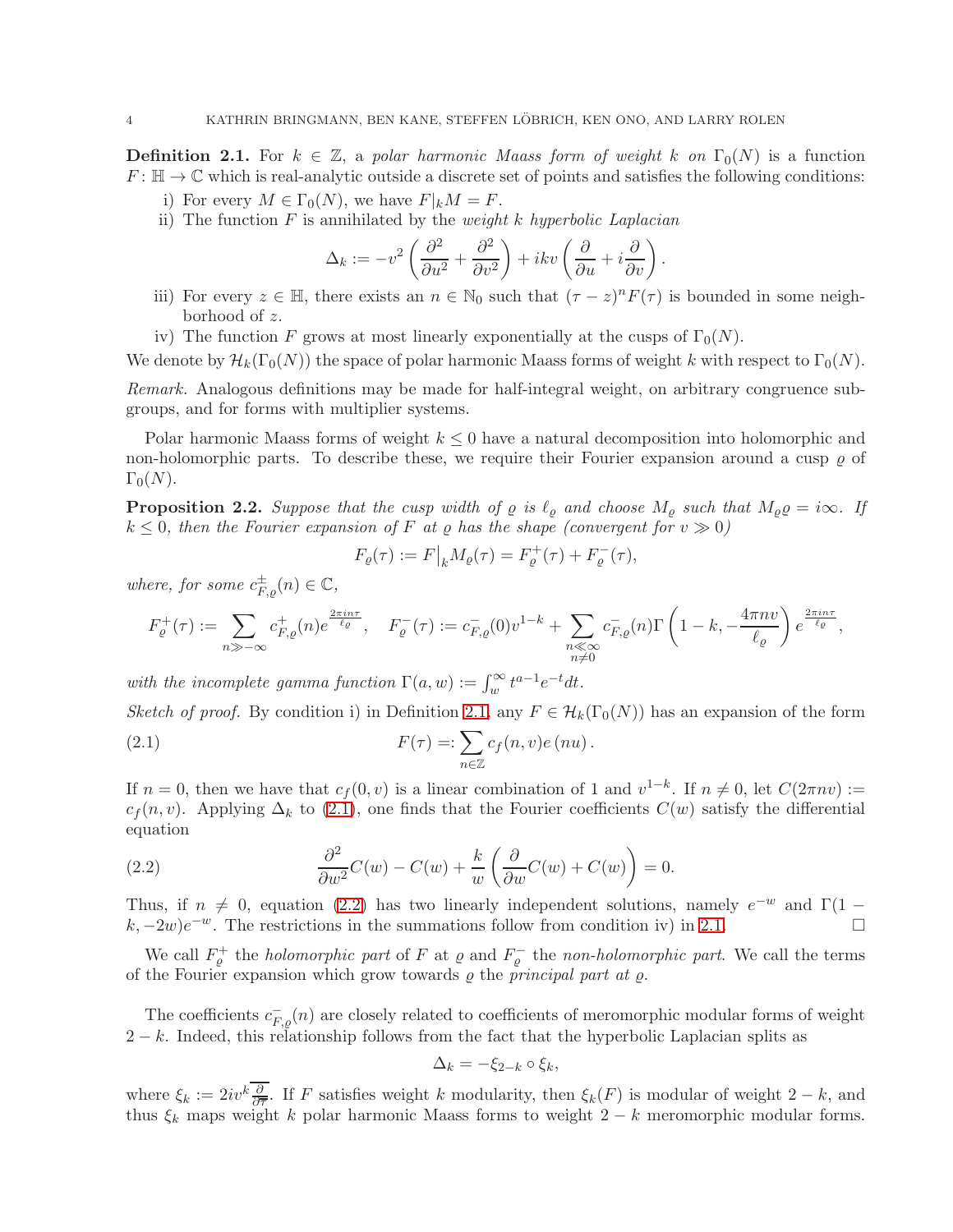It is natural to consider the subspace  $\mathcal{H}_k^{\text{cusp}}$  $\mathcal{C}_{k}^{\text{cusp}}(\Gamma_0(N)) \subset \mathcal{H}_k(\Gamma_0(N))$  consisting of those F for which  $\xi_k(F)$  is a cusp form.

We next consider *elliptic expansions* of polar harmonic Maass forms. For this purpose, it is natural to first look at elliptic expansions of meromorphic modular forms of weight k (attached to points on the upper half plane), as opposed to the more common Fourier series in  $q$  (which are expansions around the cusp at  $i\infty$ ). These are of the shape

$$
f(\tau) = (\tau - \overline{z})^{-k} \sum_{n \gg -\infty} c_{f,z}(n) X_z^n(\tau)
$$

and converge if

$$
(2.3) \t\t Xz(\tau) := \frac{\tau - z}{\tau - \overline{z}}
$$

is sufficiently small. Just as there are two parts to the Fourier expansion at a cusp, polar harmonic Maass forms have expansions around points in the upper half-plane which break into two pieces.

<span id="page-4-2"></span>**Proposition 2.3.** A polar harmonic Maass form F of weight  $k \leq 0$  has an expansion around each point  $z \in \mathbb{H}$  of the form  $F = F_z^+ + F_z^-$ , where the meromorphic part  $F_z^+$  is given by

(2.4) 
$$
F_z^+(\tau) := (\tau - \overline{z})^{-k} \sum_{n \gg -\infty} c_{F,z}^+(n) X_z^n(\tau)
$$

and the non-meromorphic part  $F_z^-$  by

(2.5) 
$$
F_z^-(\tau) := (\tau - \overline{z})^{-k} \sum_{n \ll \infty} c_{F,z}^-(n) \beta_0 \left(1 - |X_z(\tau)|^2; 1 - k, -n\right) X_z^n(\tau).
$$

These expressions converge for  $|X_z(\tau)| \ll 1$ . Here, we have that

<span id="page-4-1"></span><span id="page-4-0"></span>
$$
\beta_0(w;a,b) := \beta(w;a,b) - C_{a,b} \quad \text{with} \quad C_{a,b} := \sum_{\substack{0 \le j \le a-1 \\ j \ne -b}} \binom{a-1}{j} \frac{(-1)^j}{j+b},
$$

where the incomplete  $\beta$ -function is defined by  $\beta(w;a,b) := \int_0^w t^{a-1}(1-t)^{b-1}dt$ .

We refer to the terms in [\(2.4\)](#page-4-0) and [\(2.5\)](#page-4-1) which grow as  $\tau \to z$  as the principal part of F around z.

Remarks.

(1) If  $F \in \mathcal{H}_k^{\text{cusp}}(\Gamma_0(N))$ , then [\(2.5\)](#page-4-1) only runs over  $n < 0$ . (2) If  $F \in \mathcal{H}_k(\Gamma_0(N))$ , then the sums in [\(2.4\)](#page-4-0) and [\(2.5\)](#page-4-1) run only over those n which satisfy  $n \equiv -k/2$ (mod  $e_{N,z}^{-1}$ ), where  $e_{N,z} := 2/\# \text{Stab}_z(\Gamma_0(N)).$ 

Sketch of proof of Proposition [2.3.](#page-4-2) For  $w := X_z(\tau)$  sufficiently small, the function

$$
\left(\frac{2iy}{1-w}\right)^k F\left(\frac{z-\overline{z}w}{1-w}\right) = (\tau-\overline{z})^k F(\tau).
$$

has an expansion of the shape  $(w = re^{i\theta})$ 

<span id="page-4-3"></span>
$$
\sum_{n\in\mathbb{Z}} a_r(n)e^{in\theta}
$$

We then define a function  $b_n$  by  $a_r(n) =: r^n b_n(r^2)$ . A straightforward but lengthy calculation yields that

(2.6) 
$$
0 = (1-t)t b''_n(t) + (n+1-(k+n+1)t) b'_n(t).
$$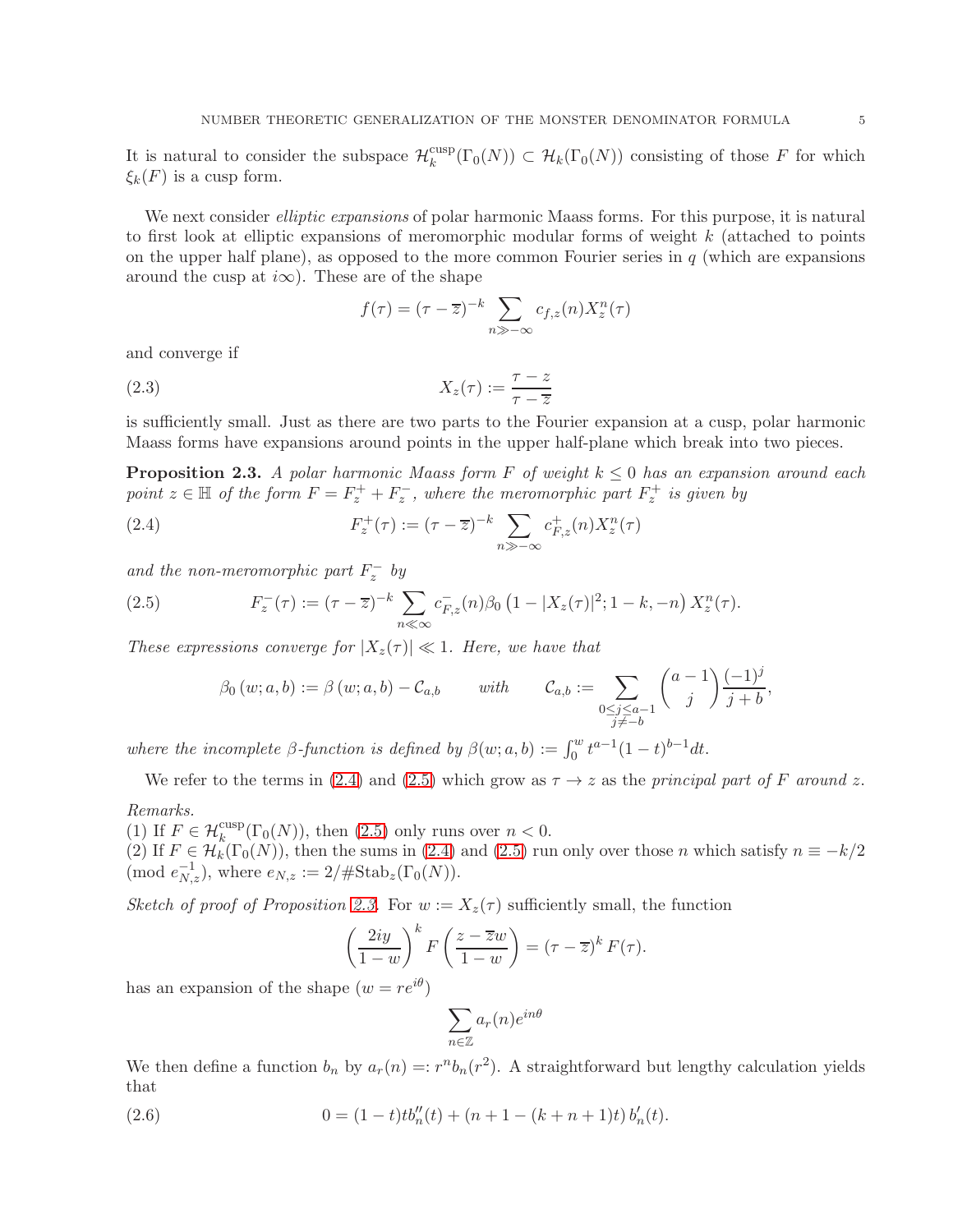The general solution of [\(2.6\)](#page-4-3) is given by

$$
b_n(t) = c_1 \beta (1 - t; 1 - k, -n) + c_2
$$

with  $c_1, c_2 \in \mathbb{C}$ . Hence, noting that  $\beta(1; 1-k, -n)$  exists for  $n < 0$ , we conclude that

$$
(\tau - \overline{z})^k F(\tau) = \sum_{n \in \mathbb{Z}} a_n w^n - \sum_{n \ge 0} b_n \beta (1 - r^2; 1 - k, -n) w^n
$$
  
+ 
$$
\sum_{n < 0} b_n (\beta(1; 1 - k, -n) - \beta (1 - r^2; 1 - k, -n)) w^n,
$$

for some  $a_n$  and  $b_n \in \mathbb{C}$ . From condition iii) in Definition [2.1,](#page-3-0) we obtain that  $a_n = 0$  if  $n < -n_0$  and  $b_n = 0$  if  $n > n_0$  $b_n = 0$  if  $n > n_0$ .

Following Bruinier and Funke, for  $k \in \mathbb{N}_0$ ,  $g \in S_k(\Gamma_0(N))$ , and  $F \in \mathcal{H}^{\text{cusp}}_{2-k}(\Gamma_0(N))$ , we define the pairing

$$
\{g,F\}:=\langle g,\xi_{2-k}(F)\rangle\,,
$$

where for  $g, h \in S_k(\Gamma_0(N)), \langle g, h \rangle$  denotes the standard *Petersson inner product*. The pairing  $\{g, F\}$ was computed for  $F$  a harmonic Maass form in [\[12\]](#page-11-8). We recall an extension to the entire space  $\mathcal{H}^{\mathrm{cusp}}_{2-k}$  $_{2-k}^{\text{cusp}}(\Gamma_0(N)).$ 

<span id="page-5-0"></span>**Proposition 2.4** (Proposition 6.1 of [\[6\]](#page-10-3)). If  $g \in S_k(\Gamma_0(N))$  and  $\mathcal{F} \in \mathcal{H}^{\text{cusp}}_{2-k}(\Gamma_0(N))$ , then

$$
\{g, F\} = \frac{1}{[\text{SL}_2(\mathbb{Z}) : \Gamma_0(N)]} \sum_{n \ge 1} \left( \sum_{z \in \Gamma_0(N) \backslash \mathbb{H}} \frac{\pi e_{N,z}}{y} c^+_{F,z} (-n) c_{g,z} (n-1) + \sum_{\varrho \in S_N} c^+_{F,\varrho} (-n) c_{g,\varrho}(n) \right),
$$

where  $\mathcal{S}_N$  denotes the set of inequivalent cusps of  $\Gamma_0(N)$ .

For  $k > 2$ , the principal parts of the Fourier expansions around all cusps and the principal parts of the elliptic expansions uniquely determine the form. Indeed, Proposition [2.4](#page-5-0) implies that any polar harmonic Maass form F without any singularities must satisfy  $\xi_{2-k}(F) = 0$  and there are no non-trivial negative-weight holomorphic modular forms.

For  $z \in \mathbb{H}$ ,  $n \in \mathbb{Z}$ , and  $k \in \mathbb{N}_{\geq 2}$ , the meromorphic elliptic Poincaré series of Petersson are given by

(2.7) 
$$
\Psi_{k,n,N}^z(\tau) := \sum_{M \in \Gamma_0(N)} \left( (\tau - \overline{z})^{-k} X_z^n(\tau) \right) \Big|_{k,\tau} M.
$$

These functions give rise to natural polar harmonic Maass forms. Namely, we have the following general theorem.

<span id="page-5-1"></span>**Theorem 2.5.** The functions  $\Psi_{k,n,N}^z$  are weight k meromorphic modular forms which are cusp forms if  $n \geq 0$ . For  $n < 0$ , they are orthogonal to cusp forms and have principal part around  $\tau = z$  equal to

<span id="page-5-2"></span>
$$
2e_{N,z}(\tau-\overline{z})^{-k}X_{z}^{n}(\tau).
$$

Furthermore, the functions  $z \mapsto y^{-k-n} \Psi_{k,n,N}^z(\tau)$  are polar harmonic Maass forms of weight  $-2n-k$ .

Remark. By orthogonal to cusp forms we mean with respect to a regularised inner product.

Sketch of proof of Theorem [2.5.](#page-5-1) The series in  $(2.7)$  converges absolutely and locally uniformly in both  $\tau$  and z for  $k > 2$ . Thus it can be checked termwise that the functions are meromorphic in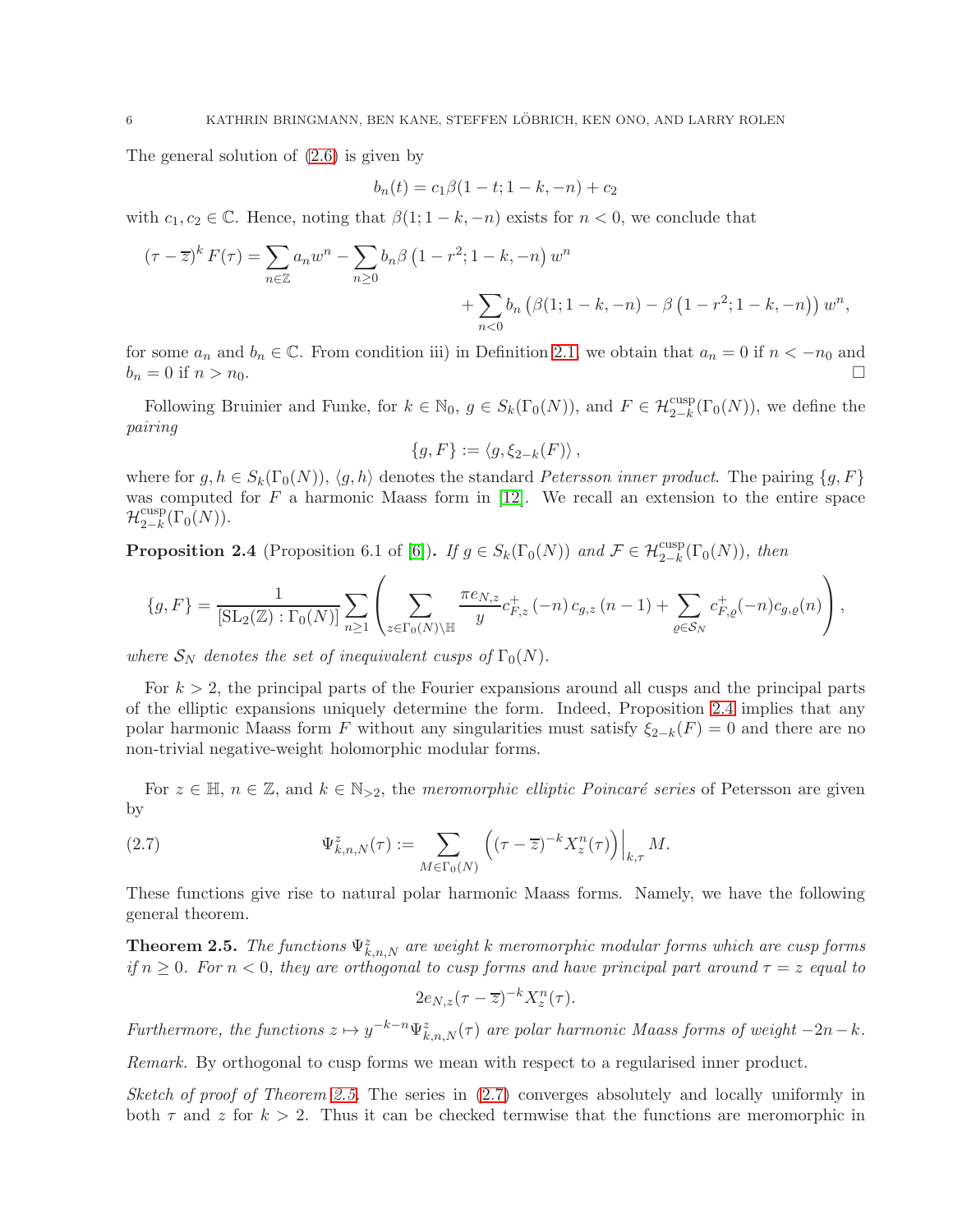$\tau$  and harmonic in z. The principal parts come from the summand corresponding to the identity matrix and orthogonality to cusp forms has been proven in Satz 8 of [\[23\]](#page-11-9). We now use the identity

$$
M\tau - Mz = j(M, \tau)j(M, z)(\tau - z)
$$

to rewrite

$$
y^{-k-n}j(M,\tau)^k(M\tau-\overline{z})^n(M\tau-z)^{-n-k} = j(M,z)^{2n+k} \operatorname{Im}(M^{-1}z)^{-k-n}(\tau-M^{-1}\overline{z})^n(\tau-M^{-1}z)^{-n-k}.
$$
  
Summing over  $M$  implies that  $y^{-k-n}\Psi_{k,n,N}^z(\tau)$  is modular in  $z$ .

#### 3. The Special case of weight 2

<span id="page-6-0"></span>In this section, we construct weight 2 polar harmonic Maass forms  $H^*_{N,z}$  which only have simple poles in z modulo  $\Gamma_0(N)$  and decay towards the cusps. This is achieved by using analytic continuation to obtain analogues of  $\Psi_{k,-1,N}^z$  for  $k = 2$ . It turns out that these functions are not meromorphic in  $\tau$  anymore. However, they are still polar harmonic Maass forms in  $\tau$  and in z. To construct them we define for  $z, \tau \in \mathbb{H}$  and  $s \in \mathbb{C}$  with  $\text{Re}(s) > 0$ 

(3.1) 
$$
P_{N,s}(\tau,z) := \sum_{M \in \Gamma_0(N)} \frac{\varphi_s(M\tau,z)}{j(M,\tau)^2 |j(M,\tau)|^{2s}}
$$

with

<span id="page-6-2"></span>
$$
\varphi_s(\tau, z) := \text{Im}(z)^{1+s} (\tau - z)^{-1} (\tau - \overline{z})^{-1} |\tau - \overline{z}|^{-2s}.
$$

<span id="page-6-1"></span>**Proposition 3.1** (Lemma 4.4 of [\[6\]](#page-10-3)). The function  $P_{N,s}(\tau,z)$  has an analytic continuation denoted by  $y\Psi_{2,N}(\tau, z)$  to  $s = 0$ . We have  $z \mapsto y\Psi_{2,N}(\tau, z) \in \mathcal{H}_0(\Gamma_0(N))$  and  $\tau \mapsto y\Psi_{2,N}(\tau, z) \in \mathcal{H}_2(\Gamma_0(N))$ .

Remark. Explicit Fourier expansions for  $z \mapsto y\Psi_{2,N}(\tau, z)$  are given in Lemma 5.4 of [\[6\]](#page-10-3) and for  $\tau \mapsto y\Psi_{2,N}(\tau,z)$  in Proposition 2.1 of [\[10\]](#page-10-1).

Sketch of proof of Proposition [3.1.](#page-6-1) One uses a splitting of the sum in  $(3.1)$  due to Petersson and computes the Fourier expansion of each part. These converge absolutely and locally uniformly in s and can be analytically continued to  $s = 0$ . Once the analytic continuation is established, one can proceed as in the proof of Theorem [2.5](#page-5-1)

We then set

(3.2) 
$$
H_{N,z}^*(\tau) := -\frac{y}{2\pi} \Psi_{2,N}(\tau,z).
$$

Note that  $H_{N,z}^*$  has principal part

$$
\frac{1}{2\pi i e_{N,z}}\frac{1}{\tau-z}
$$

at  $\tau = z$ .

The Fourier coefficients  $j_{N,n}(z)$  of  $H^*_{N,z}$  are given by analytic continuations of Niebur's Poincaré series [\[21\]](#page-11-10). To be more precise, set for  $n \in \mathbb{N}$  and  $\text{Re}(s) > 1$ 

$$
F_{N,-n,s}(z) := \sum_{M \in \Gamma_{\infty} \backslash \Gamma_0(N)} e(-n \operatorname{Re}(Mz)) \operatorname{Im}(Mz)^{\frac{1}{2}} I_{s-\frac{1}{2}}(2\pi n \operatorname{Im}(Mz))
$$

with  $\Gamma_{\infty} := \{\pm (\begin{smallmatrix} 1 & n \\ 0 & 1 \end{smallmatrix}) : n \in \mathbb{Z}\}$  and  $I_{\alpha}$  the usual *I*-Bessel function of order  $\alpha$ . These functions are weak Maass forms of weight 0; instead of being annihilated by  $\Delta_0$ , they have eigenvalue  $s(1-s)$ .

<span id="page-6-3"></span>**Proposition 3.2** (Theorem 1 of [\[21\]](#page-11-10)). The function  $F_{N,-n,s}$  has an analytic continuation  $F_{N,-n}$  to  $s = 1$  and  $F_{N,-n} \in \mathcal{H}_0(\Gamma_0(N)).$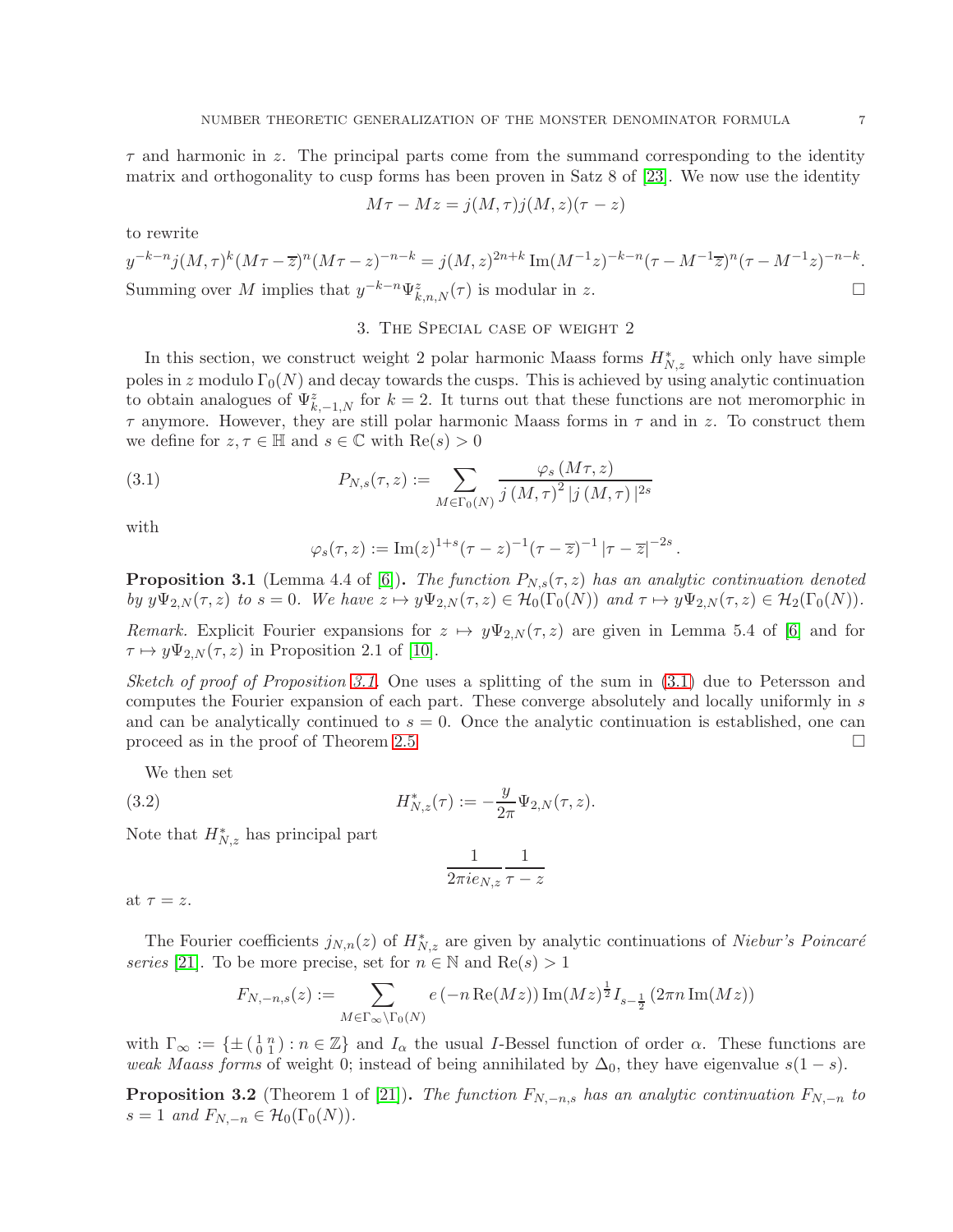To obtain the analytic continuation, one computes the Fourier expansion of  $F_{N,-n,s}(z)$ . We then define the functions  $j_{N,n}(z)$  by

(3.3) 
$$
j_{N,n}(z) := 2\pi \sqrt{n} F_{N,-n}(z).
$$

For  $N = 1$ , we recover the  $j_n(z)$  from the introduction up to the constant  $2\pi\sqrt{n}c_1(n,0) = 24\sigma_1(n)$ .

In order to formally state Theorem [1.1](#page-1-0) (4), for an arbitrary solution  $a, b \in \mathbb{Z}$  to  $ad - bc = 1$ , we define

<span id="page-7-0"></span>(3.4) 
$$
r_z(c,d) := ac|z|^2 + (ad+bc) \operatorname{Re}(z) + bd,
$$

<span id="page-7-1"></span>(3.5) 
$$
\Lambda_z := \left\{ \alpha^2 |z|^2 + \beta \operatorname{Re}(z) + \gamma^2 > 0 : \alpha, \beta, \gamma \in \mathbb{Z} \right\},
$$

<span id="page-7-2"></span>(3.6) 
$$
S_{\lambda} := \{ (c,d) \in N\mathbb{N}_0 \times \mathbb{Z} : \operatorname{gcd}(c,d) = 1 \text{ and } Q_z(c,d) = \lambda \},
$$

$$
Q_z(c,d) := c^2|z|^2 + 2cd \operatorname{Re}(z) + d^2.
$$

Note that although  $r_z(c, d)$  is not uniquely determined,  $e(-nr_z(c, d)/Q_z(c, d))$  is well-defined.

Sketch of proof of Theorem [1.1.](#page-1-0) Part (1) follows from the explicit Fourier expansions given in Proposition [3.2](#page-6-3) and Proposition 2.1 of [\[10\]](#page-10-1). Parts (2) and (3) follow from a straightforward calculation. To prove part (4), we rewrite the claimed asymptotic formula in terms of the corresponding points  $Mz$  with  $M = \begin{pmatrix} a & b \\ c & d \end{pmatrix} \in \Gamma_{\infty} \backslash \Gamma_0(N)$ . Directly plugging in and simplifying yields that the claim in Theorem [1.1](#page-1-0) (4) is equivalent to

$$
j_{N,n}(z) = \sum_{\substack{M \in \Gamma_{\infty} \backslash \Gamma_0(N) \\ n \operatorname{Im}(Mz) \ge \operatorname{Im}(z)}} e^{-2\pi i n M z} + O_z(n),
$$

which can be shown using standard estimates and the Weil bound for Kloosterman sums.  $\Box$ 

The functions  $H^*_{N,\varrho}$  do not have simple poles at  $\varrho$ , but they can still be seen as analogues of  $H^*_{N,z}$ at the cusps of  $\Gamma_0(N)$ . It turns out that they are connected to the harmonic weight 2 Eisenstein series  $E_{2,N,\varrho}^*(\tau)$  for  $\Gamma_0(N)$ . For  $\text{Re}(s) > 0$ , define

$$
E_{2,N,\varrho,s}^*(\tau) := \sum_{M \in \Gamma_\varrho \backslash \Gamma_0(N)} j \left( M_\varrho M, \tau \right)^{-2} |j \left( M_\varrho M, \tau \right)|^{-2s}.
$$

Using the Hecke trick, it is well-known (cf. Satz 6 of [\[19\]](#page-11-11)) that  $E_{2,N,\varrho,s}^{*}$  has an analytic continuation to  $s = 0$ , denoted by  $E_{2,N,\varrho}^*$ .

Sketch of proof of Theorem [1.2.](#page-2-1) The Fourier expansion of  $H^*_{N,\varrho}$  given in Theorem [1.2](#page-2-1) (1) follows from Lemma 5.4 of [\[6\]](#page-10-3). We obtain the statement by comparing to the Fourier expansion of  $E_{2,N,\varrho}^*$ given in Theorem 1 of  $[26]$ . For this we recall that the *generalized Kloosterman sums* for a cusp  $\varrho$  of  $\Gamma_0(N)$  are defined by

<span id="page-7-3"></span>(3.7) 
$$
K_{i\infty,\varrho}(m,n;c) := \sum_{\left(\begin{smallmatrix} a & b \\ c & d \end{smallmatrix}\right) \in \Gamma_{\infty} \backslash \Gamma_0(N)M_{\varrho}/\Gamma_{\infty}^{\ell_{\varrho}}} e\left(\frac{md}{\ell_{\varrho}c} + \frac{na}{c}\right).
$$

Parts (2) and (3) follow again from a straightforward calculation.  $\square$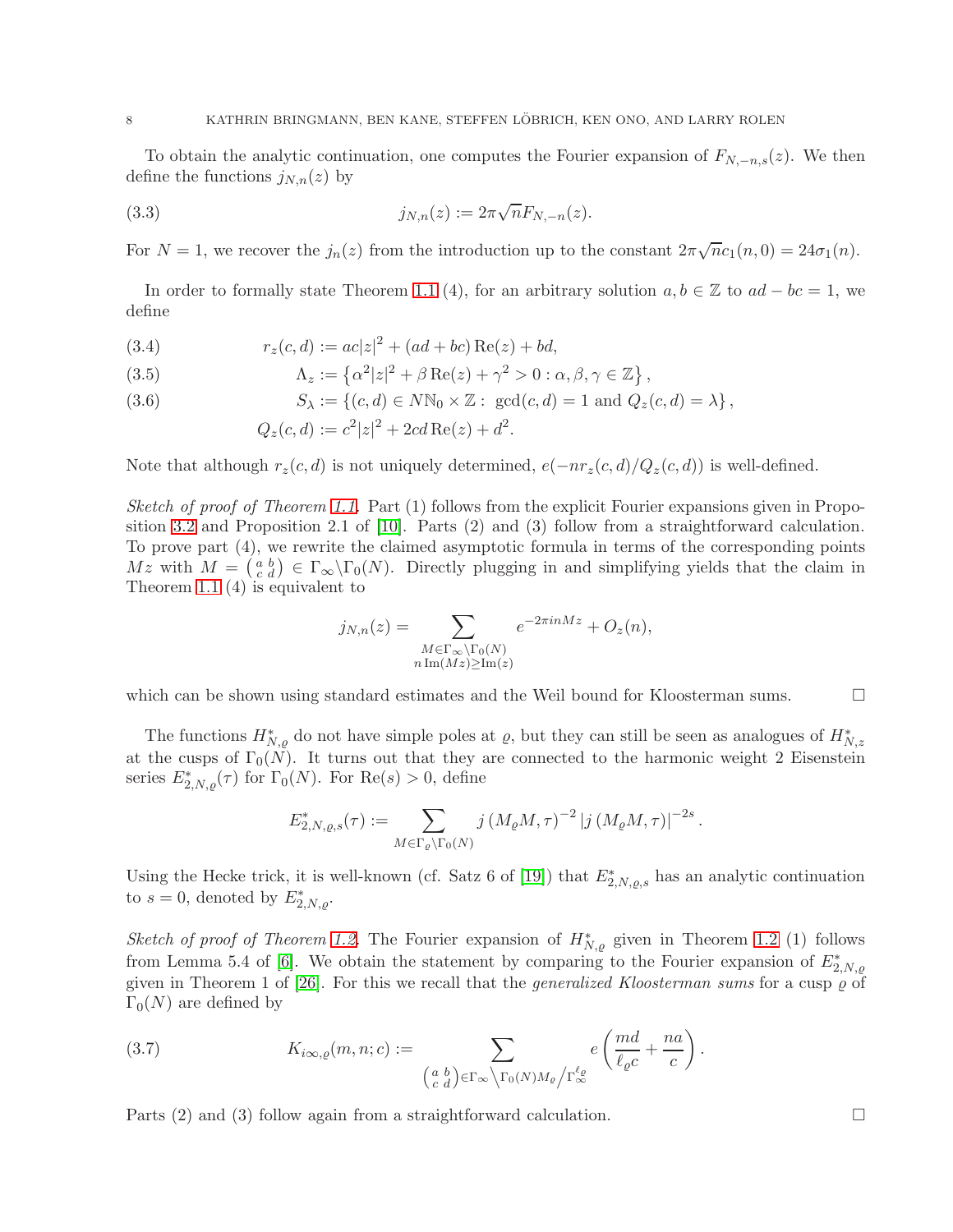#### 4. Further Remarks

<span id="page-8-0"></span>4.1. Applications to Formulas of Ramanujan. Polar harmonic Maass forms can be used to solve the difficult problems of computing and estimating Fourier coefficients of meromorphic modular forms. Hardy and Ramanujan [\[18\]](#page-11-13) considered the special case where the form has a unique simple pole in  $SL_2(\mathbb{Z})\backslash\mathbb{H}$ . In particular, they found a formula for the reciprocal of the Eisenstein series  $E_6$ . Ramanujan [\[24\]](#page-11-14) then conjectured further formulas for other examples of meromorphic modular forms, such as

$$
\frac{1}{E_4(\tau)} = \sum_{n \ge 0} \beta_n e^{2\pi i n \tau},
$$

where  $\beta_n$  is a sum of the form [\(1.1\)](#page-1-1) with  $z = \rho := \frac{1}{2} + i\sqrt{3}/2$ . Expansions like (1.1) are very convenient since they turn out to converge extremely rapidly. It is easy to check that the main asymptotic growth in [\(1.1\)](#page-1-1) comes from the  $\lambda = 1$  terms, yielding

$$
\beta_n \sim (-1)^n \frac{3}{E_6(\rho)} e^{\pi n \sqrt{3}}.
$$

Such estimates confirm that the coefficients of meromorphic modular forms grow much faster than the coefficients of weakly holomorphic modular forms, as a lengthy calculation shows. Ramanujan's formulas for forms with simple poles were proven by Bialek in his Ph.D. thesis written under Berndt [\[3\]](#page-10-4). Berndt, Bialek, and Yee [\[2\]](#page-10-5) then pushed the Circle Method further to study examples with second-order poles, and they managed to prove the remaining cases of Ramanujan's formulas. The proofs of [\[2,](#page-10-5) [3,](#page-10-4) [18\]](#page-11-13) all utilized a modification of the Hardy-Ramanujan Circle Method, but the calculations rapidly become more difficult with rising pole orders.

It turns out that, for  $z \in \{i, \rho\}$ , all of the meromorphic modular forms investigated by Ramanujan may be written as linear combinations of the series

$$
f_{k,j,r}(z,\tau) := y^{-j} \sum_{m=0}^{\infty} \sum_{\mathfrak{b} \subseteq \mathbb{Z}[z]} \frac{C_k(\mathfrak{b},m)}{N(\mathfrak{b})^{\frac{k}{2}-j}} (4\pi m)^r e^{\frac{2\pi mz}{N(\mathfrak{b})}} e^{2\pi im\tau},
$$

where b runs over primitive ideals of  $\mathbb{Z}[z]$ ,  $N(\mathfrak{b})$  is the norm of b, and  $C_k$  are certain functions on ideals which we next describe. To be precise, for  $\mathfrak{b} = (c\rho + d) \subset \mathbb{Z}[\rho]$ , we define

$$
C_{6m}(\mathfrak{b},n) := \cos\left(\frac{\pi n}{N(\mathfrak{b})} \left(ad + bc - 2ac - 2bd\right) - 6m \arctan\left(\frac{c\sqrt{3}}{2d - c}\right)\right),\,
$$

and we set  $C_m(\mathfrak{b}, n) := 0$  if  $6 \nmid m$ . Similarly, for  $\mathfrak{b} = (ci + d) \subseteq \mathbb{Z}[i]$ , we let

$$
C_{4m}(\mathfrak{b}, n) := \cos\left(\frac{2\pi n}{N(\mathfrak{b})} (ac + bd) + 4m \arctan\left(\frac{c}{d}\right)\right)
$$

and  $C_m(\mathfrak{b}, n) := 0$  if  $4 \nmid m$ .

To describe the coefficients in these linear combinations, we need a basis of meromorphic Poincaré series, originally discovered by Petersson. On the subgroup  $\Gamma_0(N)$ , a weight  $k \in \mathbb{N}_{\geq 1}$ , we define a 2-variable Poincaré series (for  $k = 1$ , similar construction holds but an analytic continuation is required.) Setting

$$
H_{2k,N}(z,\tau) := \sum_{M \in \Gamma_{\infty} \backslash \Gamma_0(N)} \frac{1}{1 - e^{2\pi i (\tau - z)}} \bigg|_{2k,z} M,
$$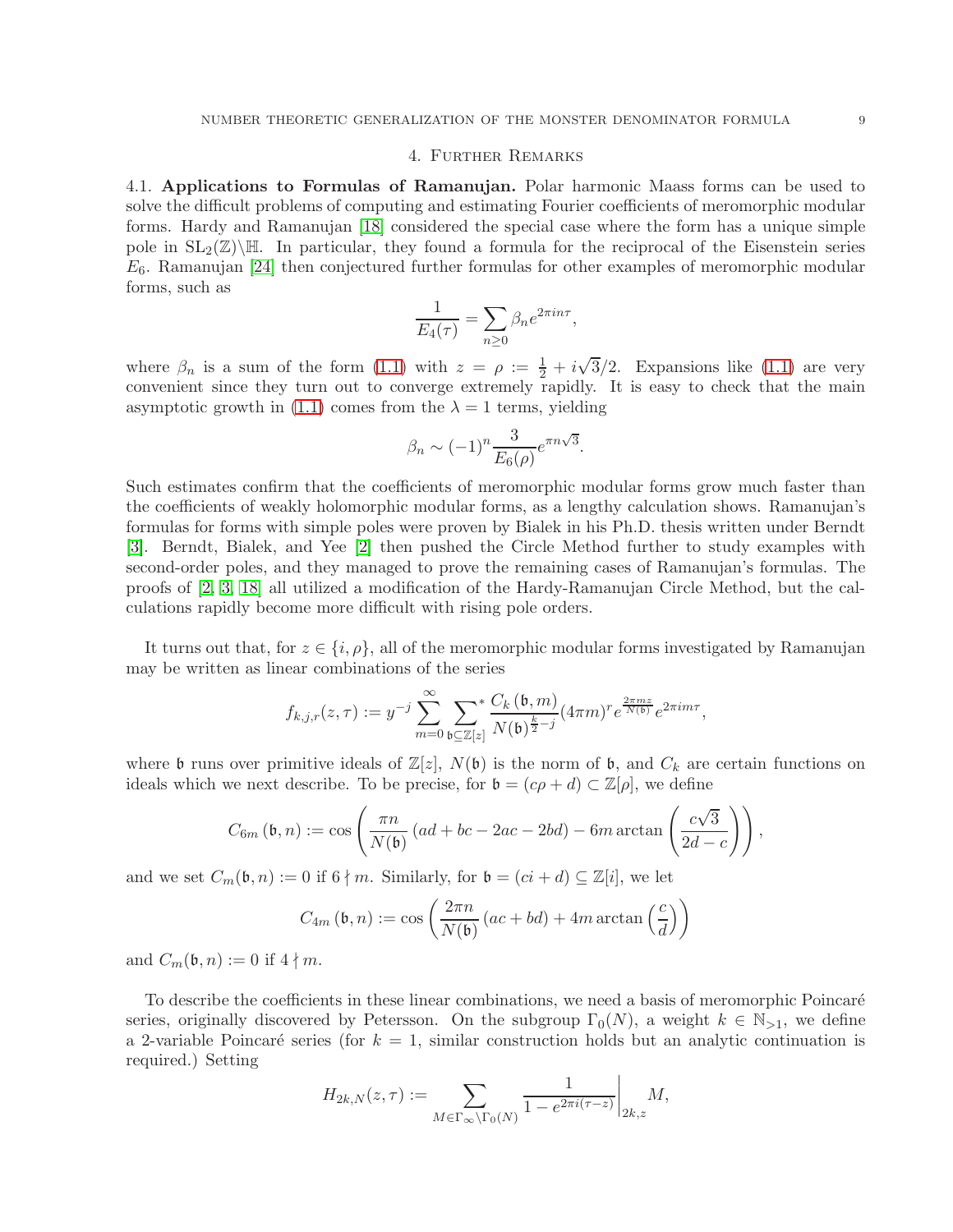we then let

$$
\mathcal{H}_{2k,N}(z,\tau) := H_{2k}(z,\tau) + \sum_{r=0}^{2k-2} \frac{(2iv)^r}{r!} \frac{\partial^r}{\partial \overline{\tau}^r} H_{2k}(z,\overline{\tau}).
$$

In the variable z, this function is a weight 2k meromorphic cusp form on  $\Gamma_0(N)$  with poles supported on  $\mathbb{H}$ , and in  $\tau$  it is a polar harmonic Maass form in  $\mathcal{H}_{2-2i}^{\text{cusp}}$  $2^{-2k}$  $(\Gamma_0(N))$ . The following result, which follows by a careful computation and comparison of principal parts at poles on H, shows that the functions  $\mathcal{H}_{2k,N}$  provide bases for polar harmonic Maass forms. In what follows,  $R_{k,j} := 2i \frac{\partial}{\partial s} + \frac{k}{\text{Im}(s)}$  $\text{Im}(\mathfrak{z})$ denotes the usual Maass raising operator with respect to the variable  $\lambda$ .

<span id="page-9-0"></span>**Proposition 4.1** (Proposition 4.2 of [\[9\]](#page-10-6)). If  $f \in \mathcal{H}_{2-2k}^{cusp}(\Gamma_0(N))$  with  $k \in \mathbb{N}_{>1}$ , then we can decompose f as a sum of the form

$$
f(\tau) = \sum_{\ell=1}^{r} \sum_{n=0}^{n_{\ell}} a_{\ell,n} \left[ R_{2k,z}^{n} \left( \mathcal{H}_{2k}(z,\tau) \right) \right]_{z=z_{\ell}},
$$

where  $a_{\ell,n} \in \mathbb{C}$  and  $z_1, \ldots, z_r$  are the locations of the poles of f on  $\mathbb{H}$ .

Proposition [4.1](#page-9-0) then allows us to describe the Fourier expansions of meromorphic cusp forms.

**Theorem 4.2** (Theorem 1.1 of [\[9\]](#page-10-6)). If f is a meromorphic cusp form of integral weight  $2 - 2k < 0$ and  $z \in \{i, \rho\}$  is the only pole of f in  $SL_2(\mathbb{Z}) \setminus \mathbb{H}$ , then, with coefficients  $a_\ell$  defined by the expansion in Proposition [4.1,](#page-9-0) for  $v > y$ , we have the following Fourier expansion:

$$
f(\tau) = 2e_{1,z} \sum_{n=0}^{n_0} a_n \sum_{j=0}^n \frac{(2k+n-1)!}{(2k+n-1-j)!} \binom{n}{j} f_{2k+2n,j,n-j}(z,\tau).
$$

Remark. A more general formula for meromorphic cusp forms with arbitrary order poles at arbitrary points is given in Theorem 4.1 of [\[7\]](#page-10-7).

4.2. Applications to Green's Functions. We now consider the functions

$$
f_{\mathcal{A}}(\tau) := D^{\frac{k}{2}} \sum_{Q \in \mathcal{A}} Q(\tau, 1)^{-k},
$$

where A is an  $SL_2(\mathbb{Z})$ -equivalence class of integral binary quadratic forms of discriminant  $-D < 0$ . In what follows, we denote by  $\tau_Q$  the unique root of  $Q(X, 1)$  in the upper half plane. These are analogous to Zagier's  $f_{k,D}$  functions for  $D > 0$ , which play an important role in Shimura and Shintani lifts. In the case when  $D < 0$  Bengoechea showed in her thesis [\[4\]](#page-10-8) that one obtains interesting meromorphic modular forms. The importance of these functions comes to the forefront when one integrates them which can be used to give evaluations of higher Green's functions at CM points [\[11\]](#page-11-15). Such Green's functions appeared in Gross and Zagier's [\[17\]](#page-11-16) evaluation of the local heights on  $X_0(N)$  at Archimedean places and an identity between higher Green's functions evaluated at CM-points and the infinite part of the height pairing of CM-cycles was later established by Zhang [\[30\]](#page-11-17). We briefly recall the definition of these functions.

**Definition 4.3.** For  $k \in \mathbb{N}_{>1}$  and  $N \in \mathbb{N}$ , the *higher Green's function*  $\mathcal{G}_k : \mathbb{H} \times \mathbb{H} \to \mathbb{C}$  is uniquely characterized by the following properties.

- i) The function  $\mathcal{G}_k$  is smooth and real-valued on  $\mathbb{H} \times \mathbb{H} \setminus \{(z, \gamma z) : \gamma \in \Gamma_0(N), z \in \mathbb{H}\}.$
- ii) For  $\gamma_1, \gamma_2 \in \Gamma_0(N)$ , we have  $\mathcal{G}_k(\gamma_1 z, \gamma_2 z) = \mathcal{G}_k(z, z)$ .
- iii) We have

$$
\Delta_{0,z}(\mathcal{G}_k(z,\mathfrak{z}))=k(1-k)\mathcal{G}_k(z,\mathfrak{z})=\Delta_{0,\mathfrak{z}}(\mathcal{G}_k(z,\mathfrak{z})).
$$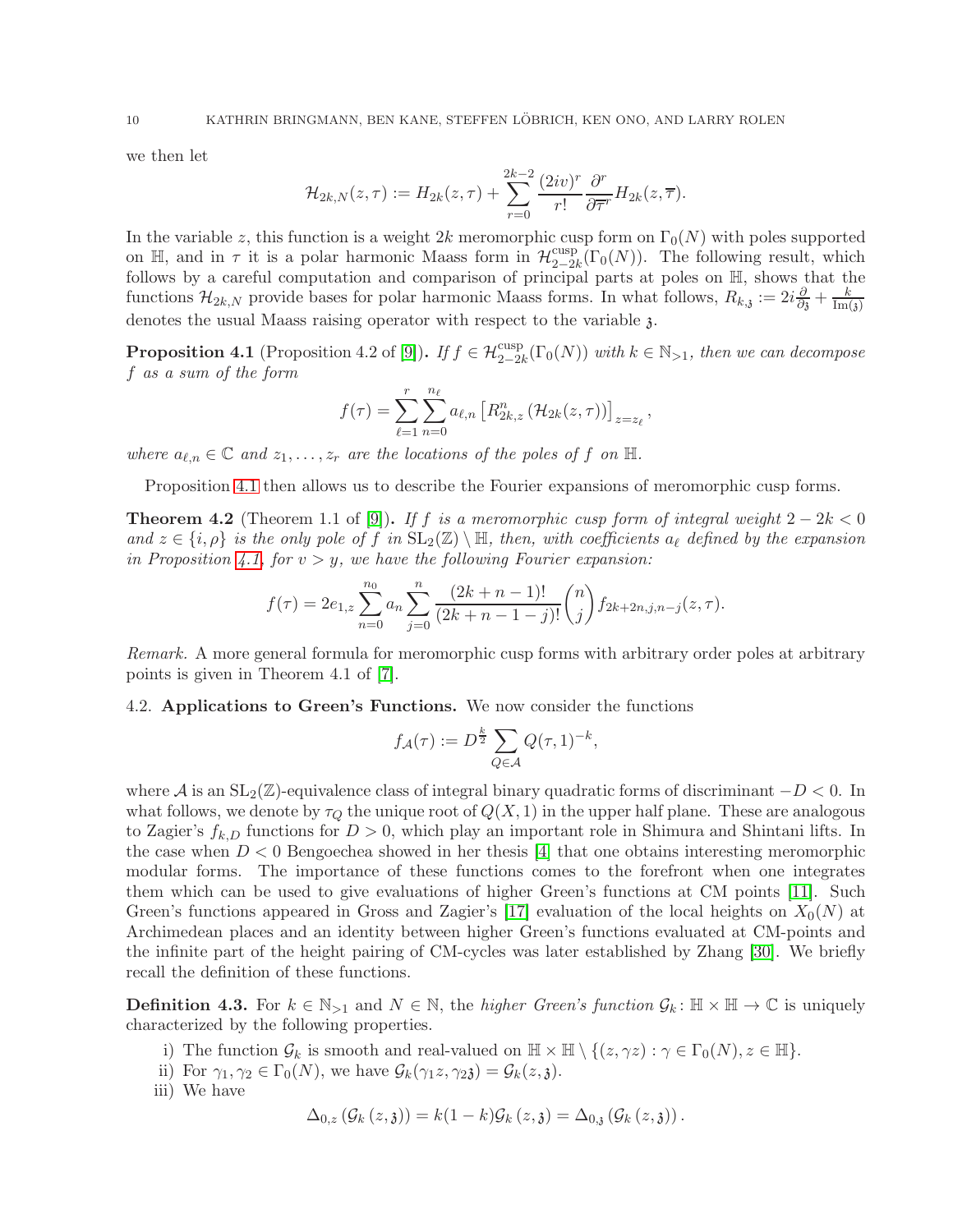iv) As  $z \rightarrow \mathfrak{z}$ 

$$
\mathcal{G}_k(z,\mathfrak{z}) = \frac{1}{e_{N,\mathfrak{z}}} \log \left( r_{\mathfrak{z}}(z) \right) + O(1),
$$

where

$$
r_{\mathfrak{z}}(z) := \tanh\left(\frac{d(z,\mathfrak{z})}{2}\right) = |X_{\mathfrak{z}}(z)|.
$$

- Here  $d(z, \mathfrak{z})$  denotes the hyperbolic distance between z and  $\mathfrak{z}$ .
- v) As z approaches a cusp,  $\mathcal{G}_k(z,\mathfrak{z}) \to 0$ .

These functions have a long history and Gross and Zagier conjectured [\[17\]](#page-11-16) that their evaluations at CM-points are essentially logarithms of algebraic numbers. Specifically, in the special case when the space of weight 2k cusp forms on  $\Gamma_0(N)$  is trivial, their conjecture states that

$$
\mathcal{G}_k(z,\mathfrak{z}) = (D_1D_2)^{\frac{1-k}{2}}\log(\alpha)
$$

for CM-points  $z, \zeta$  of discriminants  $D_1$  and  $D_2$ , respectively and  $\alpha$  is an algebraic number. Various cases of this conjecture have been solved. For example Mellit, in his Ph.D. thesis [\[20\]](#page-11-18), proved the case  $k = 2, \mathfrak{z} = i$  and also gave an interpretation of  $\alpha$  as a certain intersection number of certain higher Chow cycles. Viazovska [\[27\]](#page-11-19) then proved the conjecture when the two CM points lie in the same imaginary quadratic field.

The Petersson inner product of two  $f_Q$  functions, suitably regularized and studied using the theory of polar harmonic Maass forms, gives evaluations of the Green's functions.

**Theorem 4.4** (Corollary 1.5 of [\[11\]](#page-11-15)). Suppose that  $-D_1, -D_2 < 0$  are two discriminants. If  $Q_1, Q_2$ are quadratic forms in distinct  $SL_2(\mathbb{Z})$ -equivalence classes  $\mathcal{A}_1, \mathcal{A}_2$  of discriminants  $-D_1, -D_2$ , then we have

$$
\langle f_{A_1}, f_{A_2} \rangle = \frac{(-1)^k \sqrt{\pi} \Gamma(k - \frac{1}{2})}{2^k (k - 1)!} e_{1, \tau_{Q_1}} e_{1, \tau_{Q_2}} \mathcal{G}_k(\tau_{Q_1}, \tau_{Q_2})
$$

with the rational numbers  $e_{1,z}$  defined in Remark 2 after Proposition [\(2.3\)](#page-4-2).

Remark. It is possible that this result will shed new light on and offer an alternative approach to solving Gross and Zagier's conjecture.

#### **REFERENCES**

- <span id="page-10-0"></span>[1] T. Asai, M. Kaneko, and H. Ninomiya, Zeros of certain modular functions and an application, Comm. Math. Univ. Sancti Pauli 46 (1997), 93–101.
- <span id="page-10-5"></span>[2] B. Berndt, P. Bialek, and A. Yee, Formulas of Ramanujan for the power series coefficients of certain quotients of Eisenstein series, Int. Math. Res. Not. 2002 (2002), 1077–1109.
- <span id="page-10-4"></span>[3] P. Bialek, Ramanujan's formulas for the coefficients in the power series expansions of certain modular forms, Ph. D. thesis, University of Illinois at Urbana–Champaign, 1995.
- <span id="page-10-8"></span><span id="page-10-2"></span>[4] P. Bengoechea, Corps quadratiques et formes modulaires, Ph.D. thesis (2013).
- [5] K. Bringmann, A. Folsom, K. Ono, and L. Rolen, Harmonic Maass forms and mock modular forms: theory and applications, AMS Colloquium Series, in preparation.
- <span id="page-10-3"></span>[6] K. Bringmann and B. Kane, A problem of Petersson about weight 0 meromorphic modular forms, Research in Mathematical Sciences, accepted for publication.
- <span id="page-10-7"></span>[7] K. Bringmann and B. Kane, Fourier coefficients of meromorphic modular forms and a question of Petersson, submitted for publication.
- [8] K. Bringmann and B. Kane, Ramanujan and coefficients of meromorphic modular forms, J. Math. Pures Appl., accepted for publication.
- <span id="page-10-6"></span>[9] K. Bringmann and B. Kane, Ramanujan-like formulas for Fourier coefficients of all meromorphic cusp forms, submitted for publication.
- <span id="page-10-1"></span>[10] K. Bringmann, B. Kane, S. Löbrich, K. Ono, and L. Rolen, *Divisors of modular forms*, submitted for publication.